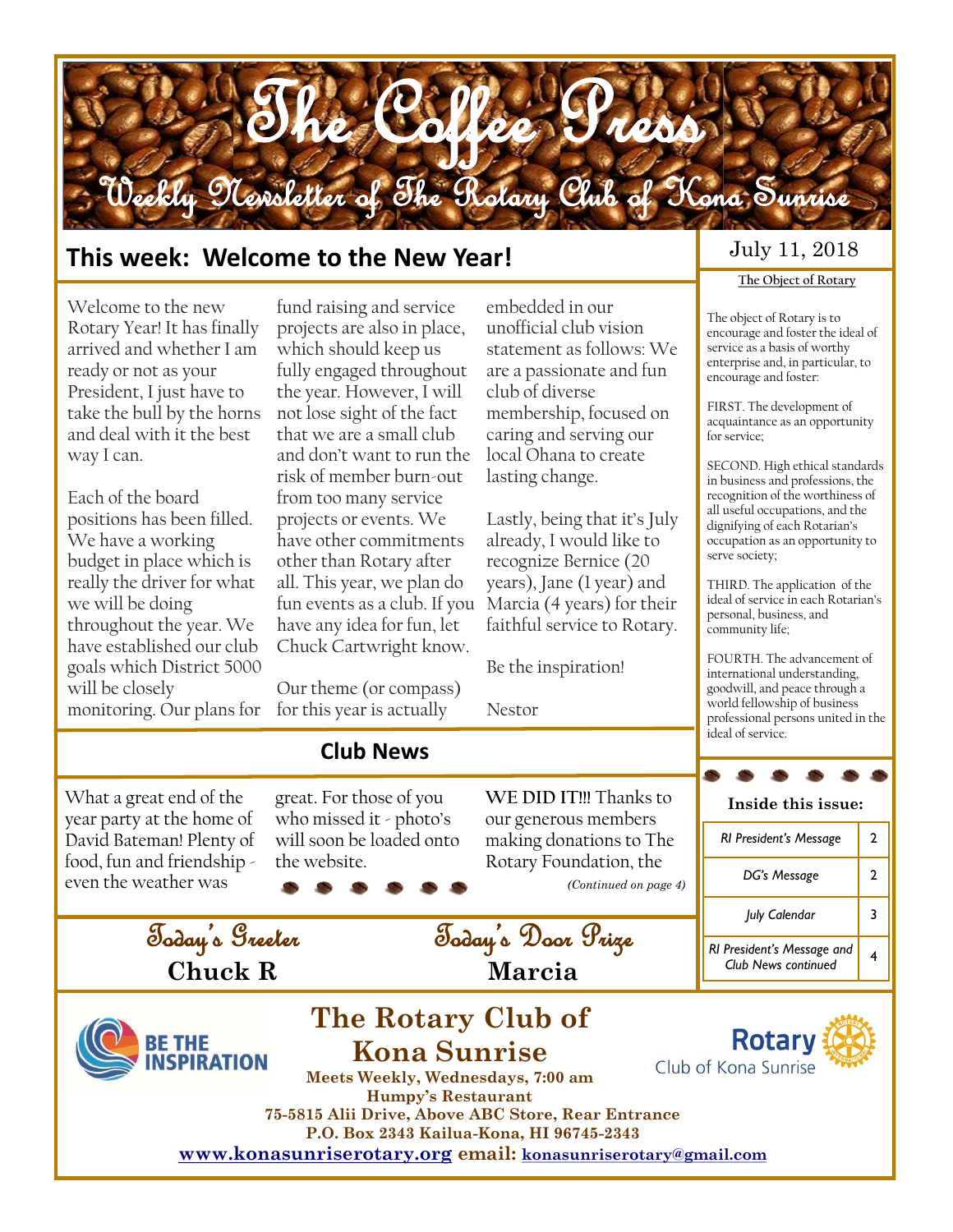

## Message from District Governor Win Schoneman

Aloha Fellow Rotarians,

I am truly honored and blessed to be Hawaii's 2018-2019 Rotary District Governor. It is a place or position that I never imagined I would be five years ago. My Rotary experiences in Romania and at the Rotary Peace Conference in Ontario, California broadened my perspective on what we do as Rotarians…what is possible. I will be, forever, thankful for this experience, for those I have already met and for your trust.

Our Club Presidents are well trained, excited and committed to a year of excellence. Many of our clubs are less than twenty members strong. We struggle with the cost of doing business and member burnout. We, oft times, have the same people in leadership positions year after year. Our focus is on developing clubs that are,

well, attractive. Attractive in ways it in the future. that improve our member retention and create an image in our communities such that leaders want to join us and increase our service. Attracting new members that spread the cost over many rather than a burden on the few and provide diverse leaders to move our organization forward. I look forward to the time where people actively seek to join our clubs and we no longer "recruit" new members.

The pursuit of excellence, in all aspects of life, is attractive. Our approach is quality of service over quantity of service; service to our fellow Rotarian as well as our local and global communities. Excellence is an improvement process not a destination. Please, take the time to have a club discussion as to what excellence looks like for your club and I look forward to talking with you about

I received an email from Rotary International President Barry Rassin this morning. I will leave you with this quote: "Our theme in this Rotary year is *Be the Inspiration.* I chose this theme because, throughout my years in Rotary, I have seen that what truly motivates Rotarians is their work. The Rotarians who have the biggest impact through their service aren't always the women and men with the greatest resources, the most experience, or the largest networks. They're the ones who are inspired. Whether it was something they did, something they saw, or someone they met, they've all had experiences that lit them on fire and inspired them to serve."

Peace be with you... Be The Inspiration!

-Winton Schoneman July 2018

#### Message from RI President Barry Rassin

## **July 2018**

One year ago, your Rotary International Board of Directors adopted a new vision statement, reflecting our aspirations for our organization and its future. It reads, "Together, we see a world where people unite and take action to create lasting change – across the globe, in our communities, and in ourselves."

That simple sentence distills so much of what is essential about Rotary. We **unite,** because we know that we are far stronger

together than we could ever be alone. We **take action,** because we are not dreamers, but doers. We work **to create lasting change** that will endure long after our involvement has ended – **across the globe** and **in our communities.** And perhaps most important of all, we work to create change **in ourselves** – not just building a better world around us, but becoming better people ourselves.

A quotation attributed to French writer Antoine de Saint-Exupéry goes: "If you want to build a boat, don't begin by collecting wood, cutting boards, or assigning tasks. Begin by awakening in the souls of your workers a longing for the vast and boundless sea." Each of us came to Rotary because we had a longing – to have an impact, to make a difference, to be part of something larger than ourselves. That desire, that vision for a better world and our role in building it, is what drives us in Rotary. It's what made us become members, it's what motivates us to serve, and it's what led me to choose our theme for this Rotary year: *Be the*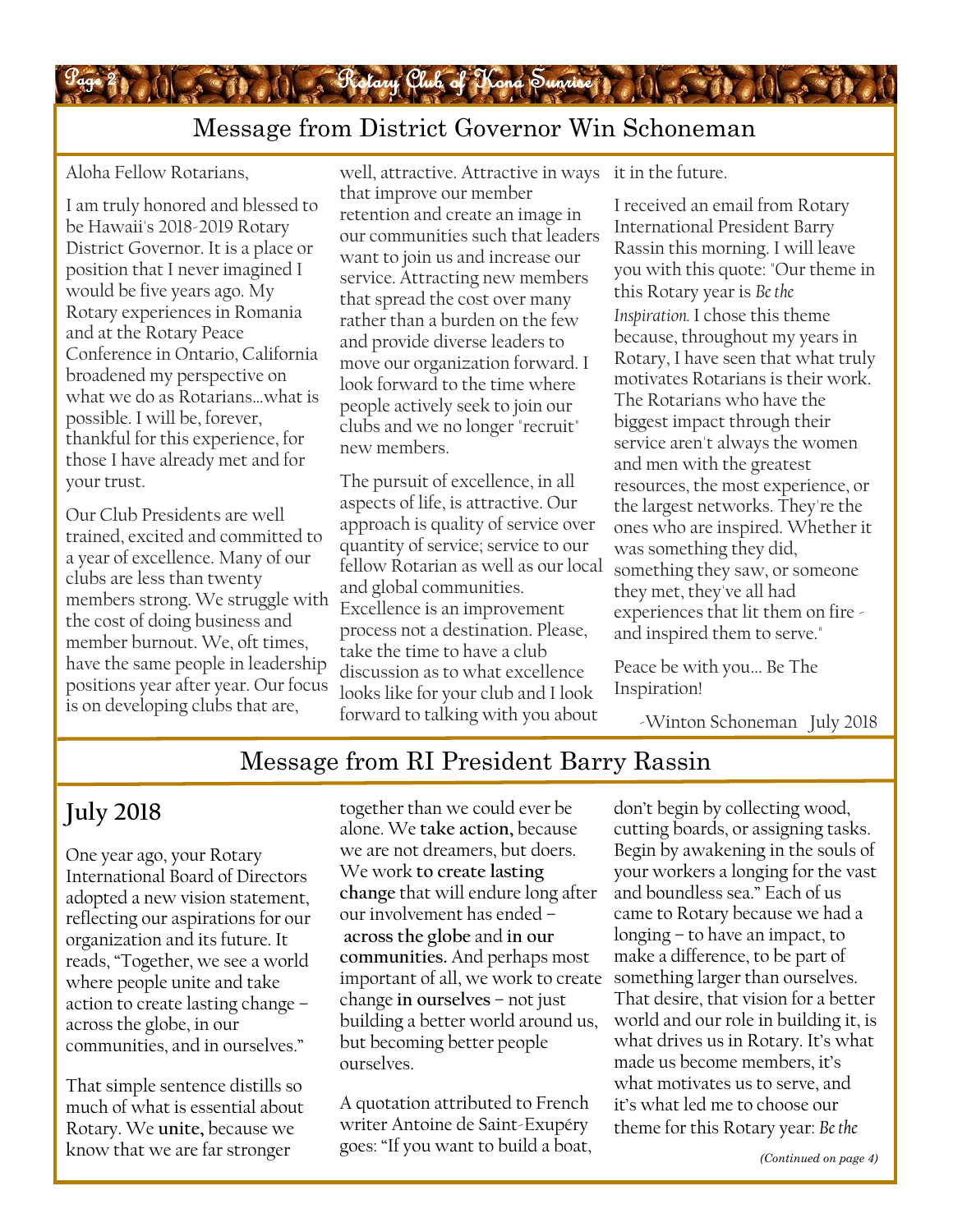# **July 2018**

Page 3 R. O. S. Rotary Club of Kona Sunrise ( O. S. R. O. S. R. A)

| <b>Sun</b>  | Mon                                                                  | <b>Tue</b>                                           | Wed                                                       | Thu | Fri            | <b>Sat</b>                                                           |
|-------------|----------------------------------------------------------------------|------------------------------------------------------|-----------------------------------------------------------|-----|----------------|----------------------------------------------------------------------|
| $\mathbf 1$ | $\bf 2$                                                              | $\boldsymbol{3}$<br>Happy Birthday<br>Derek Chignell | $\overline{4}$<br>4 <sup>th</sup><br>of July              | 5   | $\overline{6}$ | $\overline{7}$                                                       |
| $8\,$       | 9                                                                    | $10\,$                                               | ${\bf 11}$<br>President<br>Nestorio<br>New Rotary<br>Year | 12  | 13             | 14<br><b>SCHOOL</b><br><b>SUPPLY</b><br><b>COLLECTION</b><br>Walmart |
| 15          | 16<br>Happy<br>Anniversary<br>Daniel &<br>Donna<br>Urban-<br>Higuchi | $17\,$                                               | 18                                                        | 19  | 20             | 21                                                                   |
| 22          | 23                                                                   | 24                                                   | 25<br>Meet N Eat<br>Kealakehe                             | 26  | 27             | 28                                                                   |
| 29          | 30                                                                   | 31                                                   |                                                           |     |                |                                                                      |